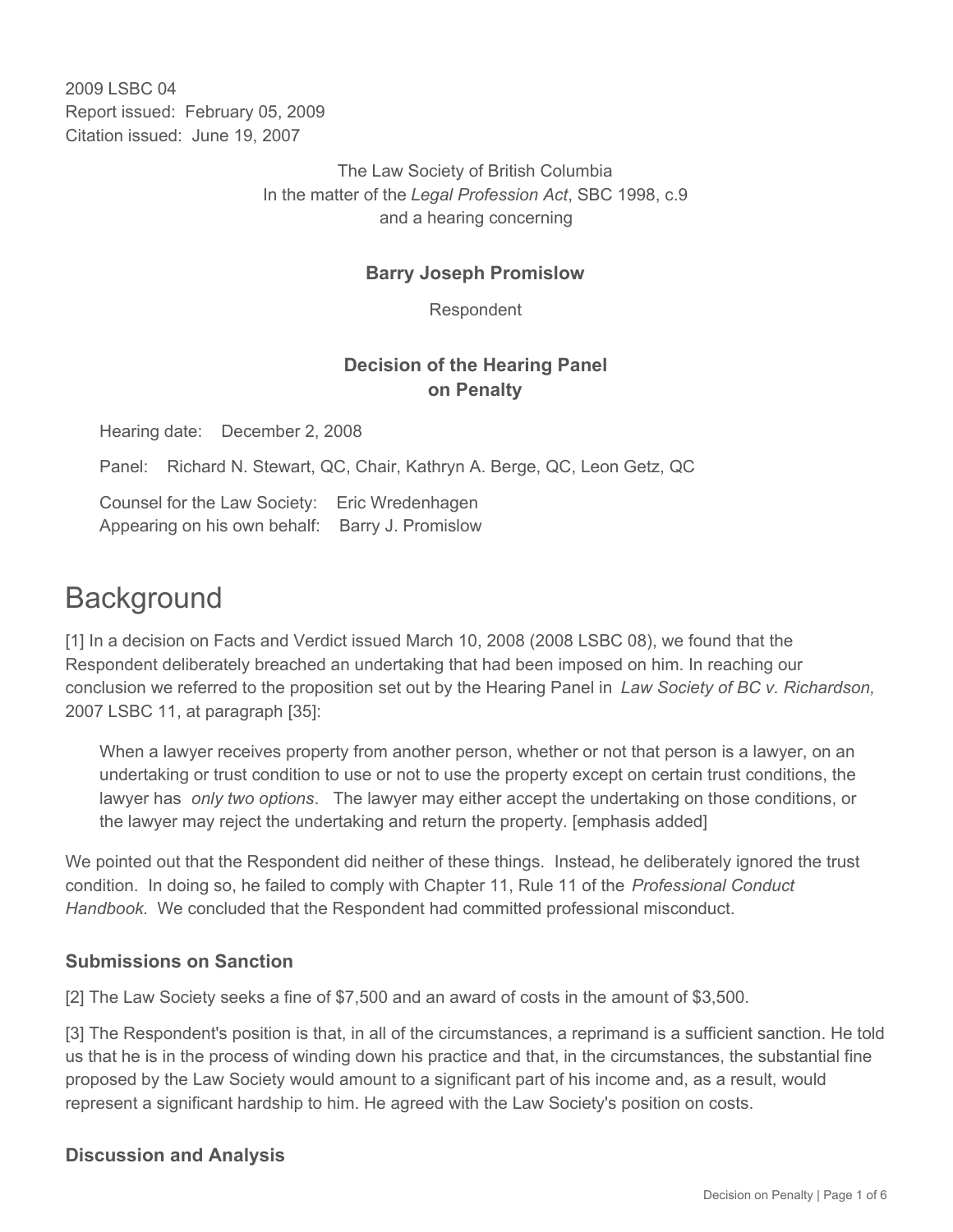[4] The factors to be considered in assessing penalty are set out *Law Society of BC v. Ogilvie*, 1999 LSBC 17, the leading authority on the subject. They include:

- (a) the nature and gravity of the conduct proven;
- (b) the age and experience of the respondent;
- (c) the previous character of the respondent, including details of prior discipline;
- (d) the impact upon the victim;
- (e) the advantage gained, or to be gained, by the respondent;
- (f) the number of times the offending conduct occurred;

(g) whether the respondent has acknowledged the misconduct and taken steps to disclose and redress the wrong and the presence or absence of other mitigating circumstances;

(h) the possibility of remediating or rehabilitating the respondent;

(i) the impact on the respondent of criminal or other sanctions or penalties;

- (j) the impact of the proposed penalty on the respondent;
- (k) the need for specific and general deterrence;
- (l) the need to ensure the public's confidence in the integrity of the profession; and
- (m) the range of penalties imposed in similar cases.

[5] We consider these factors, to the extent relevant in the circumstances, in turn.

The nature and gravity of the conduct proven

[6] In our decision on Facts and Verdict we referred to the observation of the Hearing Panel in *Law Society of BC v. Heringa*, [2003] LSBC 10, approved by the British Columbia Court of Appeal, [2004] B.C.J. No. 377, that compliance with undertakings is " fundamental to the practice of law and it follows that serious and diligent efforts to meet all undertakings will be an essential ingredient in maintaining the public credibility and trust in lawyers." It is difficult, therefore, to overestimate the seriousness of the Respondent's offence.

[7] The intrinsic seriousness of the Respondent's offence is exacerbated, in our view, by the fact that his disregard of the undertaking arose out of a dispute concerning a minor procedural matter - who should file a particular document with the Court. In the circumstances, this was a question of surpassing triviality.

#### The Respondent's experience

[8] The Respondent is no neophyte. He was called to the Bar in 1958. At the time of the conduct complained of he had been practising law in this Province, principally as a litigator in real estate matters, for 50 years. He is a senior member of the profession. Undertakings, and their importance, cannot sensibly be considered novelties in his experience.

#### Professional Conduct Record

[9] The Respondent's Professional Conduct Record is in evidence before us. Since 1985 he has been the subject of one citation, six Conduct Reviews and one referral by the Practice Standards Committee for a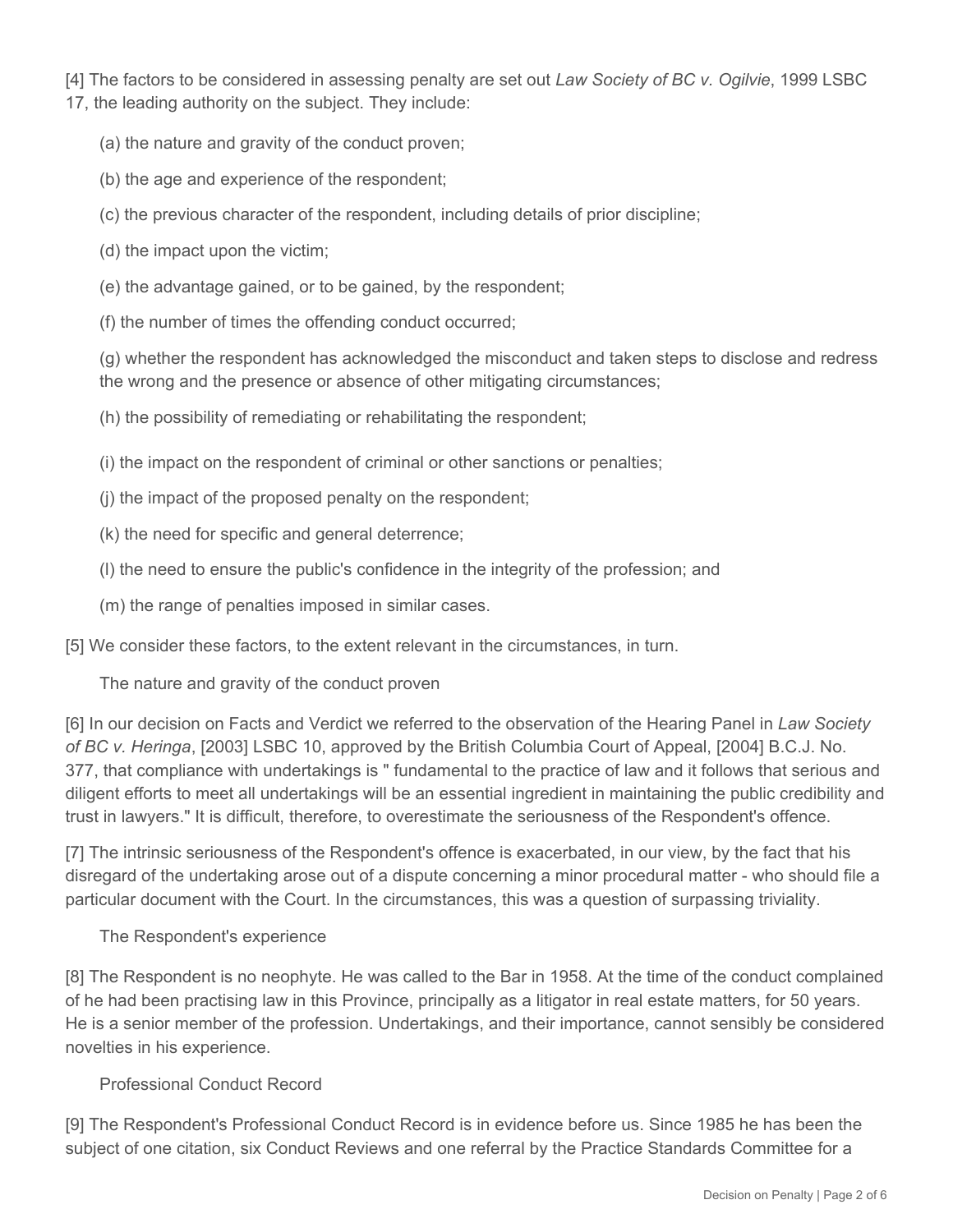review of the adequacy of his corporate records systems. The most recent of these matters occurred in 1999. The Respondent's conduct difficulties have centered around two particular themes: breaches of undertakings and discourteous conduct.

#### Breach of Undertaking

[10] Two of the prior discipline matters involved disregard of undertakings. In the first, a 1990 Conduct Review, the Conduct Review Subcommittee recommended that, although there had been breaches of undertaking, no further disciplinary action should be taken in view of the complexity of the transactions involved and certain explanations provided and acknowledgments made by the Respondent to the Subcommittee.

[11] The second matter involving a breach of undertaking was a citation that led to a decision of a Hearing Panel in June 1997. The Panel approved the Respondent's conditional admission of professional misconduct and his agreement that he be reprimanded and pay a fine of \$3,500 and hearing costs of \$1,500. The nub of the admitted misconduct was that the Respondent had again committed a breach of trust terms by unilaterally altering two draft Court Orders that had been sent to him for endorsement and filing them, as altered, in the Court Registry.

#### Intemperate and Discourteous Conduct

[12] In our decision on Facts and Verdict we referred (at paragraph [4], subparagraph 12) to a " somewhat dyspeptic exchange of correspondence" between the Respondent and the lawyer who had imposed the undertaking on him.

[13] The Respondent's ill temper was not the ground of our finding of professional misconduct. It does, however, have a bearing on the question of the appropriate sanction because it suggests that he has a disposition to be gratuitously truculent, quarrelsome and uncivil towards professional colleagues and others.

[14] This suggestion derives force from the fact that, at a minimum, three of the earlier matters disclosed in the Respondent's Professional Conduct Record reflect a similar disposition - the first in 1985, the second in 1992 and a third, referred to above in paragraph [11], in 1997.

[15] In the course of his submissions to us on the subject of the appropriate sanction, the Respondent essentially conceded that he had been uncivil in this case, and the manner of his concession led us to believe that he acknowledged, as well, that this was nothing new. " I must try," he said, " to be more civil. It has been difficult, but I am getting there. My " adversarial presence" came to the fore, and it should not have done." He also told us that, while he is still actively practising, he is cutting back his practice, that he acknowledges the error of his ways and that he will, in his phrase, " sin no more." The Respondent observed that he has turned the page on his history of intemperate conduct and is finding a new pleasure in practice. He has made similar representations in earlier discipline proceedings. They do not seem to have had long-lasting effect.

#### **Deterrence**

[16] We do not need to elaborate on the nature and the importance of a meticulous observance of the specific requirements set out in undertakings. They are important, indeed essential, to the practice of law and the efficient and seamless conduct of clients' business and, therefore, to public regard for the profession and the way in which it behaves. It ought not to be necessary to remind members of the profession in general of this.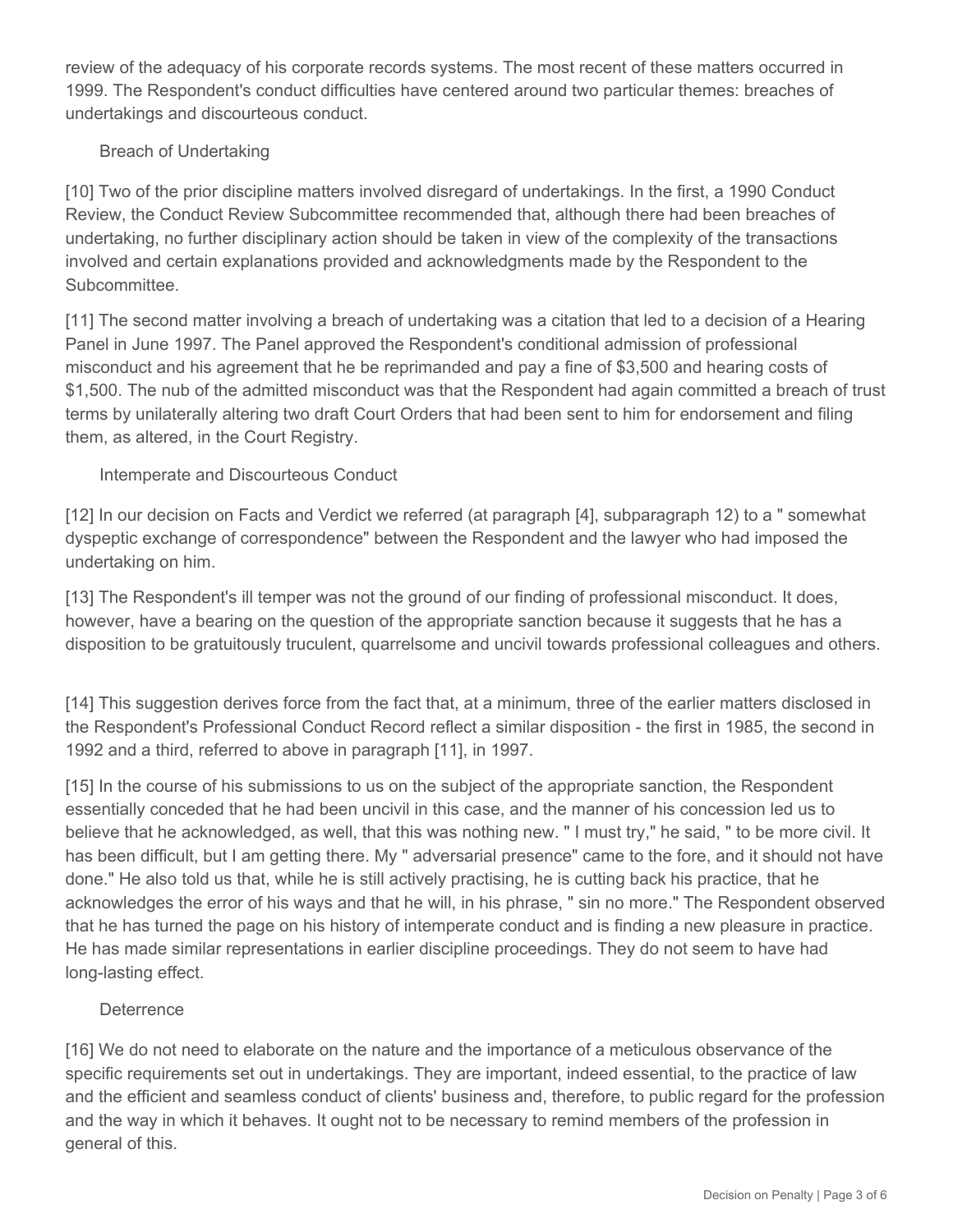[17] In the case of the Respondent, it seems that notwithstanding his experience in prior discipline proceedings, the lessons have yet to be fully absorbed into his professional bloodstream. We found that his breach was deliberate and that it was compounded, perhaps even caused by, his apparent and now, once again, acknowledged inclination to cantankerousness.

[18] In our view the case is amply made out for sanctions that serve the ends of both general and specific deterrence and reflect the other concerns to which we have referred.

Sanctions imposed in other similar cases

[19] Counsel for the Law Society provided us with an array of sanctioning decisions made by Hearing Panels between 2001 and 2008 in matters involving breaches of undertakings. Sanctions have ranged from reprimands to suspensions.

#### Suspension

[20] In three of the cases - *Law Society of BC v. Hordal*, 2004 LSBC 36 (decision of Review Panel under section 47 of the *Legal Profession Act*), *Law Society of BC v. Goddard,* 2006 LSBC 12 and *Law Society of BC v. Heringa,* (*supra*) - the lawyer was suspended; in the case of *Hordal* (*supra*) for six months, in *Goddard* (*supra*) for two months and in *Heringa* for one month. What seems to have led to the decision to impose a suspension was, in each case, the existence of further aggravating factors ? something more than a " mere" breach of undertaking. In *Hordal,* for example, the additional considerations were that the lawyer had made false representations designed to mislead opposing counsel to believe that the undertaking would be honoured and that his Professional Conduct Record indicated that he had previously been the subject of a Conduct Review in circumstances that displayed a " disturbing similarity" to those involved in the instant case. In *Goddard* the lawyer admitted to five instances of professional misconduct involving a breach of undertaking; and, in *Heringa,* the undertaking had remained outstanding and unfulfilled for some six years.

[21] In *Law Society of BC v. Kruse*, [2001] LSBC 32 a fine of \$12,000 was levied on a former member who, in addition to failing to comply with an undertaking, ignored all communications from the lawyer who had imposed it and from the Law Society. The Panel made it clear, however, that had the former member still been in practice, it would have suspended him.

#### Fine

[22] In *Law Society of BC v. Clendening,* 2007 LSBC 10, a fine of \$7,500 was levied. The lawyer had previously been the subject of a Conduct Review arising out of a breach of undertaking, and his misconduct in the instant complaint was compounded by a failure to respond to correspondence concerning the fulfilment of the undertaking imposed on him. The Panel considered these aggravating factors.

[23] In general, the precedents suggest that, in cases of simple breaches of undertaking without further aggravating factors, the fines imposed range between \$2,000 and \$5,000. See, for example, *Law Society of BC v. Epp,* 2006 LSBC 21 (lawyer with an " impeccable career" free of prior discipline, found to have committed a " one-time" error in judgment, fined \$5,000); *Law Society of BC v. Shojania,* 2004 LSBC 25 (lawyer who had relied on erroneous information from legal assistant fined \$2,000); *Law Society of BC v. Jeletsky,* 2005 LSBC 02 (lawyer who had imprudently relied on statements of client fined \$2,500).

[24] In this case, the Respondent's discipline record is itself an aggravating factor of some significance. His repeated willingness to violate trust conditions and to do so in a manner that is deliberately contentious and uncivil suggests an unwillingness or inability to change.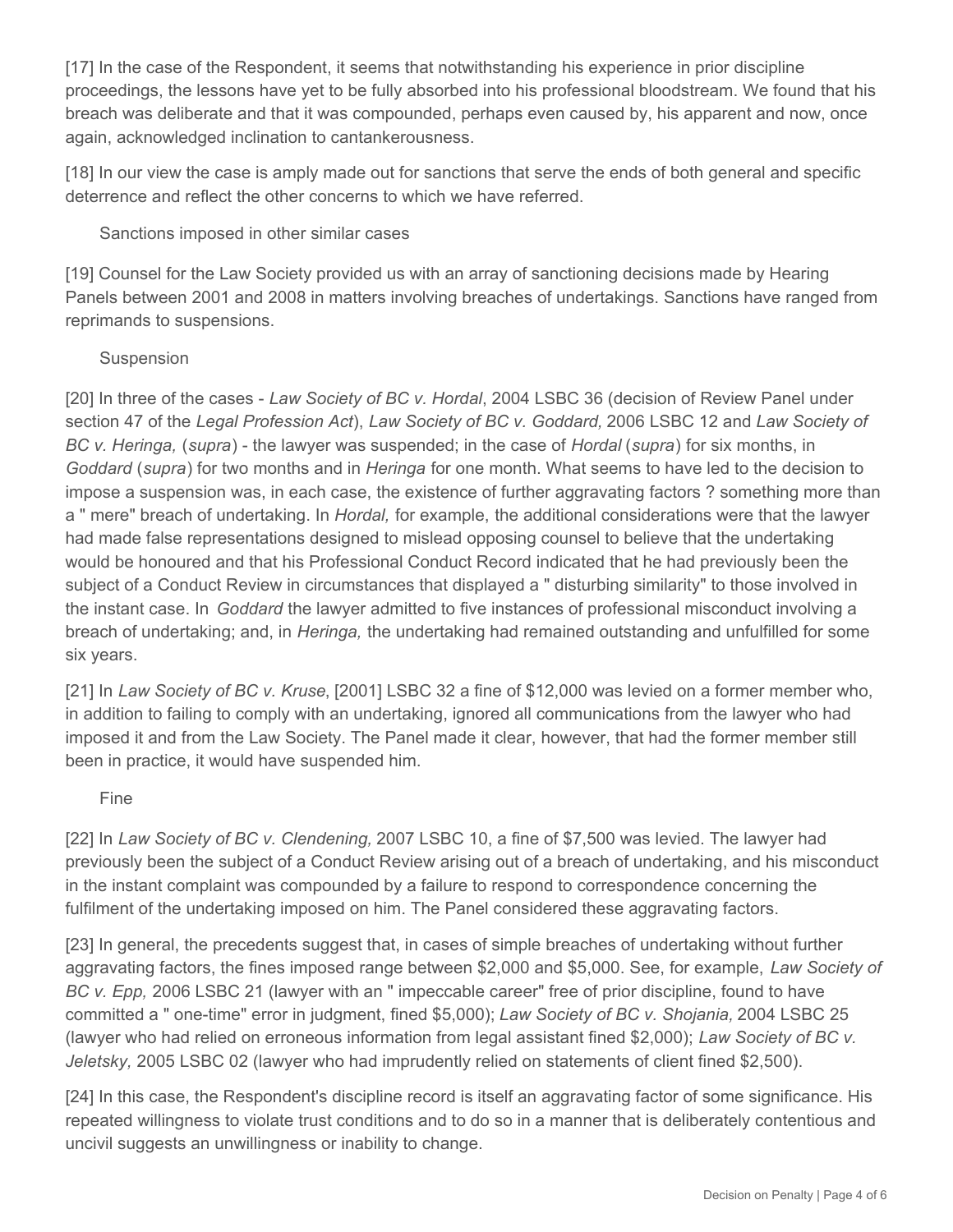[25] We have considered the precedents and the submissions, both of counsel for the Law Society and of the Respondent. We gave very serious consideration to imposing a period of suspension. In light, however, of the Respondent's age, the fact that he is winding down his practice, his acknowledgment of his discourtesy in this case and the possibility that his recognition of his weaknesses may be genuine and the beginning of wisdom, we have decided not to do this.

[26] At the same time, we wish to reaffirm the historic position of the Law Society on the centrality of the meticulous observance of undertakings and of civility in the conduct of a lawyer's professional business. Taking all of this into account, we have come to the conclusion that the appropriate sanction in the circumstances is the imposition of a fine of \$10,000. This is consistent with the precedents that we have examined.

### **Costs**

[27] The Law Society seeks an order that the Respondent make a contribution of \$3,500 to its costs in connection with this matter. We have been provided with a draft Bill of Costs showing that the Law Society's actual and estimated costs are approximately \$8,300. The order that it seeks represents, therefore, indemnification of approximately 40% of that amount.

[28] We have considered the factors to be taken into account in assessing costs that were identified in *Law Society of BC v. Racette,* 2006 LSBC 29 at paragraph [13] and have concluded that the amount of \$3,500 sought by the Law Society is reasonable.

## **Other**

[29] The *Legal Profession Act,* section 38(5)(f)(i), permits a hearing panel to include in a discipline penalty a requirement that a respondent " complete a remedial program to the satisfaction of the Practice Standards Committee," and section 38(5)(d)(iii) permits a hearing panel to ensure that the requirement is fulfilled by ordering the suspension of a respondent if it is not fulfilled by a specific date.

[30] The Respondent continues to practise although he has indicated that he is winding down his practice. It is likely that he will face challenging, frustrating, possibly infuriating, moments. These are virtually unavoidable. To give him the best possible chance of improving his ability to deal with such challenges and frustrations and hence his relations with other members of the profession, we think the Respondent should be required to complete the online " Communications Toolkit" course developed by the Law Society as an appropriate remedial program, and we so order. We further order that he must complete the program to the satisfaction of the Practice Standards Committee by May 7, 2009, or be suspended from that date until he does so.

[31] In summary, we order that the Respondent:

1. pay a fine of \$10,000;

2. make a contribution of \$3,500 towards the Law Society's costs;

3. complete, to the satisfaction of the Practice Standards Committee, the online " Communications Toolkit" course developed by the Law Society; and

4. if the course is not completed as required in paragraph 3 by May 7, 2009, be suspended from that date until the course is so completed.

[32] The Respondent must pay the fine and costs ordered before a date or dates to be agreed between him